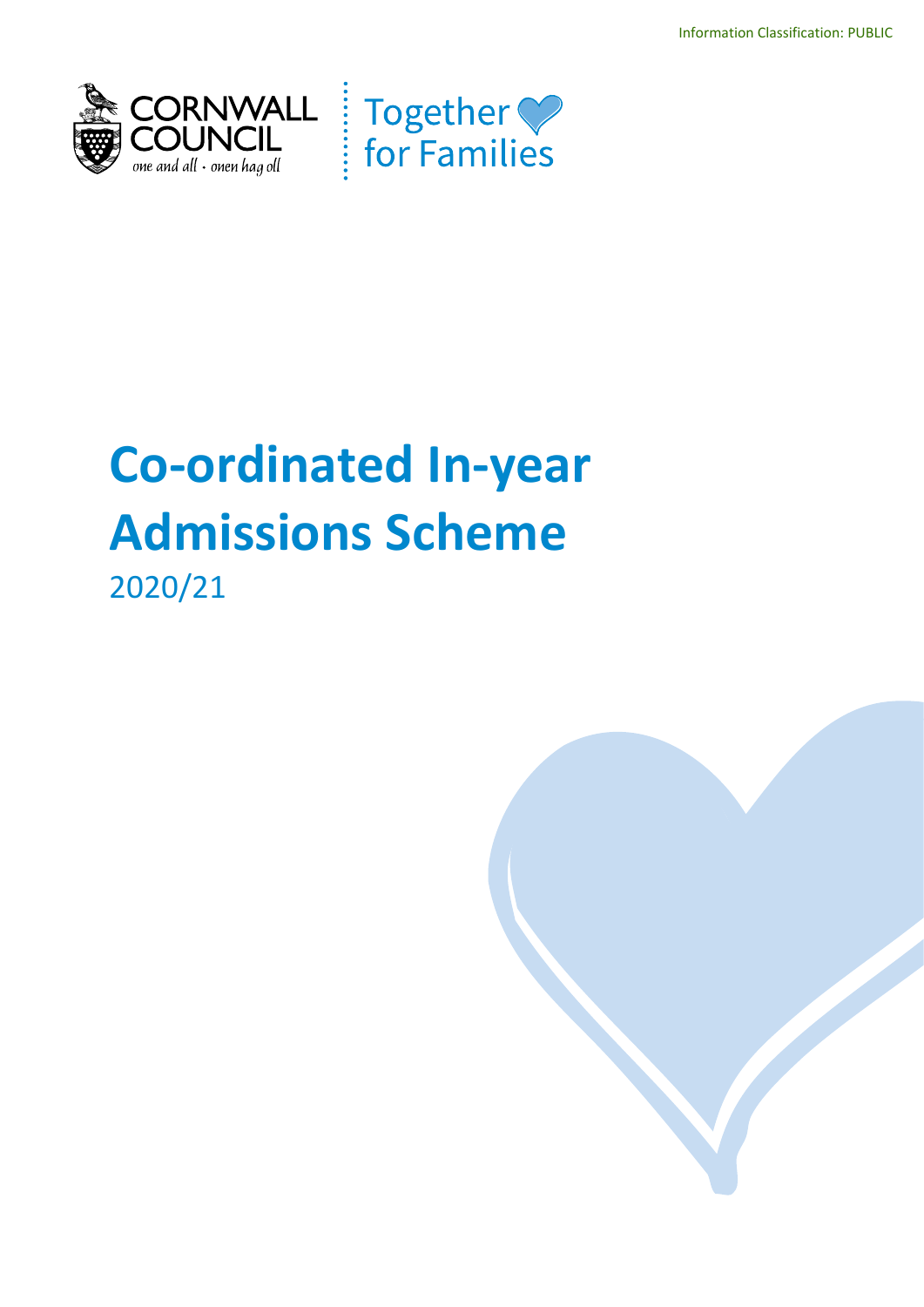## **About this Scheme**

- 1. This Scheme is determined by Cornwall Council, the Local Authority for Cornwall, in accordance with the School Admissions Code 2014 and associated regulations.
- 2. This Scheme applies to all community and voluntary-controlled schools (primary, junior and secondary) and other primary, junior and secondary schools in Cornwall that participate in the Scheme.
- 3. The Scheme does not apply to applications for admission to nurseries, nursery schools, special schools, alternative providers, colleges or years 12 and 13.
- 4. This Scheme will take effect from 1 September 2020 until 31 August 2021.
- 5. This Scheme will apply to applications for school places outside the normal admissions round from parents/carers resident in Cornwall or with a proposed address in Cornwall at the time of the application. Different arrangements apply to applications for children not currently resident in the United Kingdom. A separate Co-ordinated Scheme deals with applications for the normal admissions round.

### **Arrangements for schools that do not participate in this Scheme**

6. If a parent wants to apply for a school that does not participate in this Scheme (i.e. they handle their own in-year admissions) they must do so direct to the school. The school will provide an application form and will write to the parent to confirm the outcome of the application. The school must process the application in accordance with the School Admissions Code 2014 and the local Terms of Reference. Nonparticipating schools must still participate in the locally agreed Fair Access Protocol.

### **Making an application**

#### **Children with an Education, Health and Care Plan**

7. Parents/carers of children with an **Education, Health and Care Plan** are not required to make an application through the general school admissions system. All requests for a change of school during the school year for children with an EHC Plan will be handled by the Statutory SEN Service. Any application for these children will be processed in accordance with the SEN Code of Practice and associated regulations and will not be dealt with under this Scheme.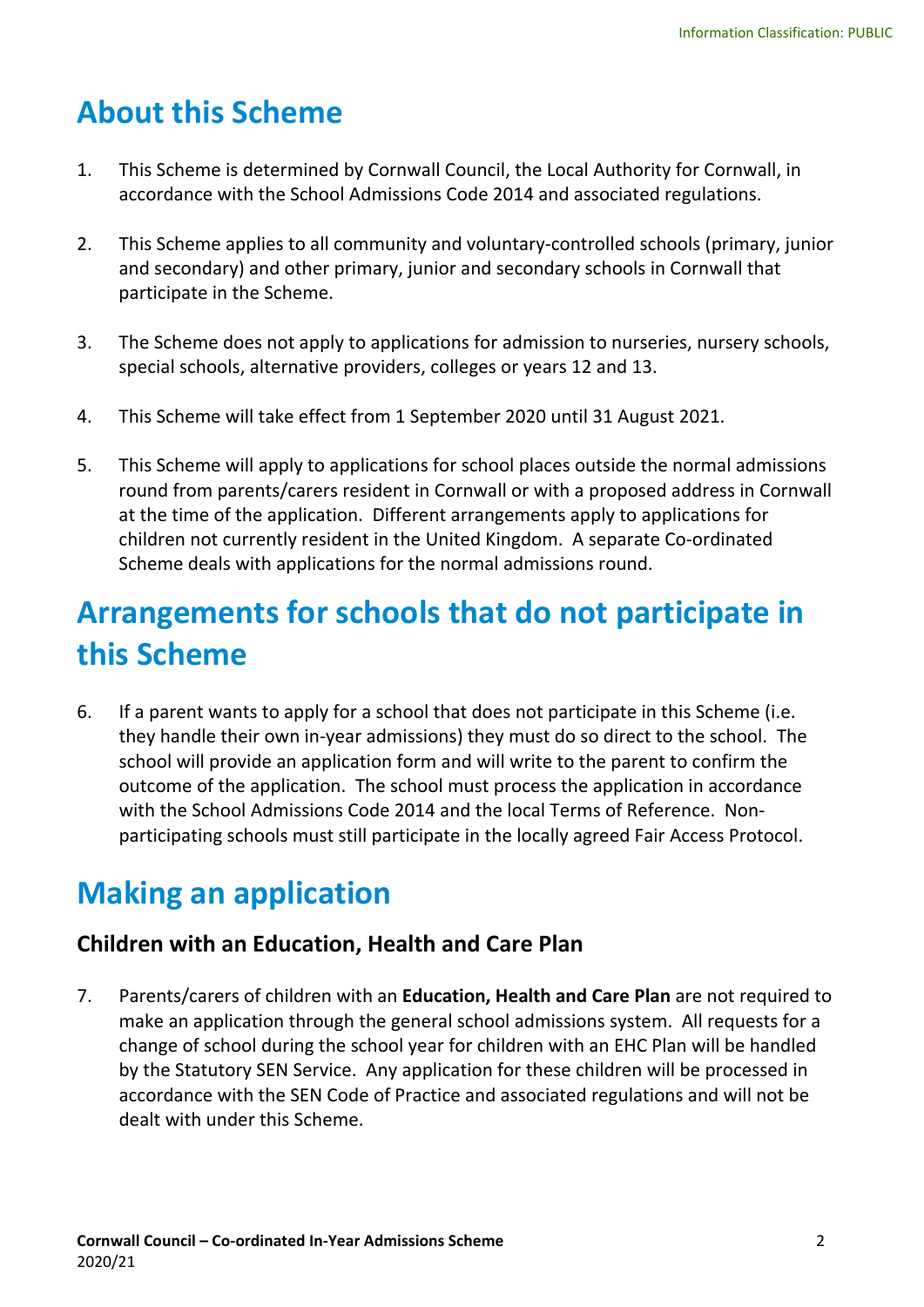#### **Information about available places**

8. Cornwall Council must, on request, inform parents/carers of places still available in all of the schools in its area, to the best of its knowledge. Schools must inform Cornwall Council of any pupil movement, including where allocated places are taken up or not taken up, so that up to date data can be held and safeguarding procedures followed.

### **The application form**

9. There will be an application form known as the 'Changing Schools In-year Application Form'. This will be available to parents/carers as an online form on Cornwall Council's website or as a paper copy on request from Cornwall Council. A guide to in-year admissions will be available on Cornwall Council website and in hard copy on request. The Changing Schools In-year Application Form published at the time must be used by parents/carers resident in Cornwall or with a proposed address in Cornwall to apply for a school place outside the normal admissions round. Different arrangements apply to applications for children not currently resident in the United Kingdom.

#### **School preferences**

- 10. The in-year application form will ask the parent to name up to three school preferences.
- 11. The scheme shall be based on an 'equal preference' system i.e. applications must be considered without reference to the parent's ranked order of preference.
- 12. Where a child has been permanently excluded from two or more schools, parents/carers can still express a preference for a school place but the requirement to comply with parental preference is removed for a period of two years from the date on which the second exclusion took place.
- 13. There is no requirement to comply with parental preference for applications considered under the Fair Access Protocol.

### **Supplementary information forms**

14. If a parent names a school preference where the governing board or the academy trust is the admission authority that school may require the parent to provide additional information on a supplementary form. They can only ask for this where the additional information is needed for them to apply their oversubscription criteria to the application. The supplementary form must be returned direct to the school. The parent must also complete the in-year application form and name that school as one of their preferences in order for the application to be considered.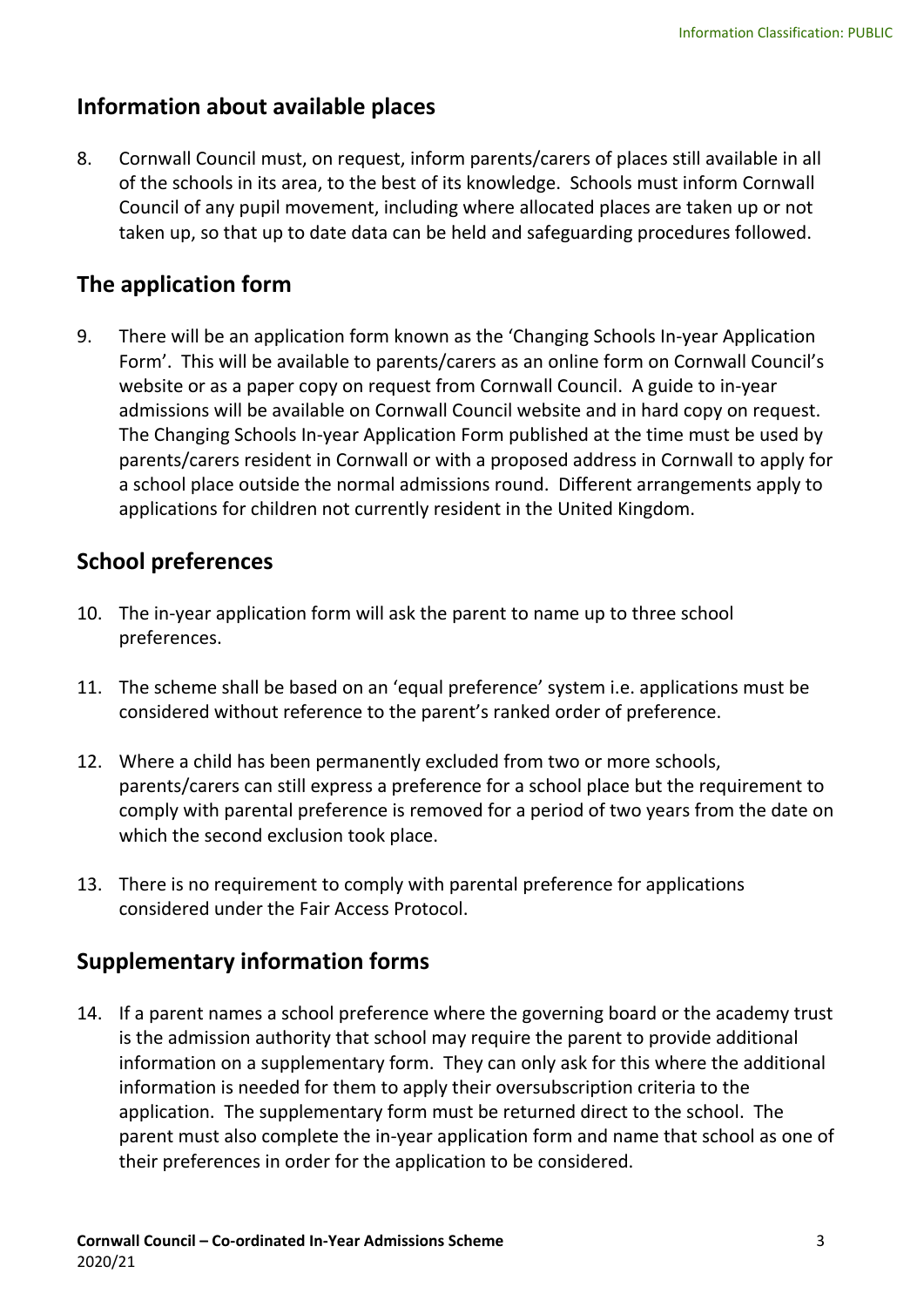#### **Multiple applications in one academic year**

15. Parents/carers can only have one application per child processed for each year group at the same school. A second application for the same year group at the same school would only be considered where there has been a significant change in the circumstances of the parent or child and the admission authority, or Cornwall Council acting on behalf of the admission authority, has accepted the reasons and agreed to process a further application for the year group.

### **Applications from outside the United Kingdom**

- 16. It is the responsibility of the parent/carer to check that their children have a right to study at a school. In the case of overseas nationals entering the United Kingdom parents/carers should check that they have the right of abode or the conditions of their visas otherwise permit them to access a state-funded school. More information can be found here: [https://www.gov.uk/guidance/schools-admissions-applications-from](https://www.gov.uk/guidance/schools-admissions-applications-from-overseas-children)[overseas-children](https://www.gov.uk/guidance/schools-admissions-applications-from-overseas-children)
- 17. Parents/carers will be required to provide a photocopy or scan of the child's passport and a visa (if appropriate) with their application. All other provisions in this Scheme apply to applications from outside the United Kingdom, including those related to the home address.

#### **Designated areas**

18. Cornwall Council has divided Cornwall into geographical areas. Each of these areas is served by a specific primary school, or in some cases, groups of schools. These areas are called 'designated areas'. Not all schools prioritise on the basis of designated area or use Cornwall Council's defined area. However, entitlement to home to school transport will still be based on these areas. The designated school will not always be the one nearest to the home address. Maps are available for all designated areas online at: www.cornwall.gov.uk/admissions or by calling the School Admissions Team.

#### **Home address**

19. Each child can have one registered address only for the purposes of determining priority for admission and transport entitlement. The admission authority or Cornwall Council acting on behalf of the admission authority may require evidence of a current or proposed address where this is necessary to determine priority for a place or required as part of the school's admission arrangements. Evidence of a current or proposed address will also be required if it is necessary for Cornwall Council to determine the nearest school with a place available or for the admission authority to add the child to a waiting list where one is held. Evidence of a proposed address would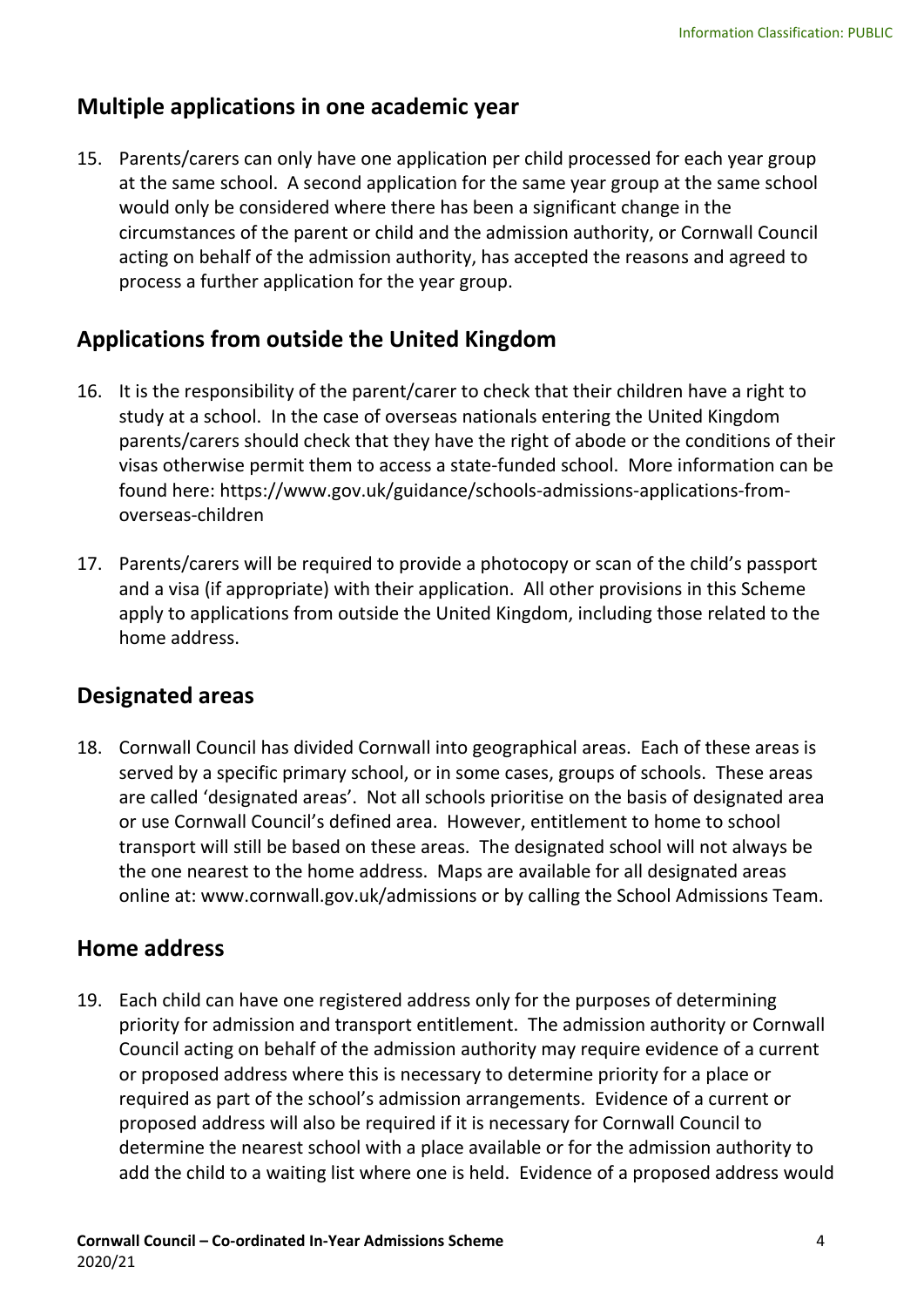be in the form of written confirmation of a house purchase or a formal tenancy agreement. The home address should be the place where the child is normally resident or will be normally resident.

- 20. Exceptional circumstances in relation to the provision of a home address will be considered on a case-by-case basis. If there is shared residence of the child or a query is raised regarding the validity of an address, Cornwall Council will consider the home address to be with the parent with primary day to day care and control of the child. Residency of a child may also be clarified through a child arrangement order where it is shown who has care of the child. Evidence may be requested to show the address to which any Child Benefit is paid and at which the child is registered with a doctor's surgery.
- 21. It is expected that parents/carers will submit only one application for each child. Any disputes in relation to the child's home address should be settled before applying, the admission authority will not become involved in any parental disputes. If agreement cannot be obtained before an application is made then parents/carers may need to settle the matter through the courts. Where no agreement is reached or order obtained, the admission authority or Cornwall Council (where it is acting on behalf of the admission authority) will determine the home address.
- 22. Applications for children of Service Families will be processed and places allocated based on the proposed address (with supporting evidence). If the family is not able to confirm a proposed address and a unit or quartering address is provided, an allocation will be made based on the unit or quartering address. This is to ensure that the child is not left without a school place, although it is accepted that the family may want/need to change their preference when a new address is confirmed in order to try to secure a school closer to that address.

#### **Shared parental responsibility – duplicate and disputed applications**

- 23. Only one application can be processed for each child and only one offer of a school place made. Disputes on the preferred schools by those with parental responsibility or a dispute relating to a requested school change should be settled between the parties, neither Cornwall Council nor the admission authority will become involved in any parental disputes.
- 24. If a person with parental responsibility submits an application that is disputed by another person with parental responsibility or more than one parent submits an application within the processing timescales and those applications have different preferences Cornwall Council may ask for proof of parental responsibility from either party as necessary and either:
	- a. proceed with the admissions process on the basis of the current application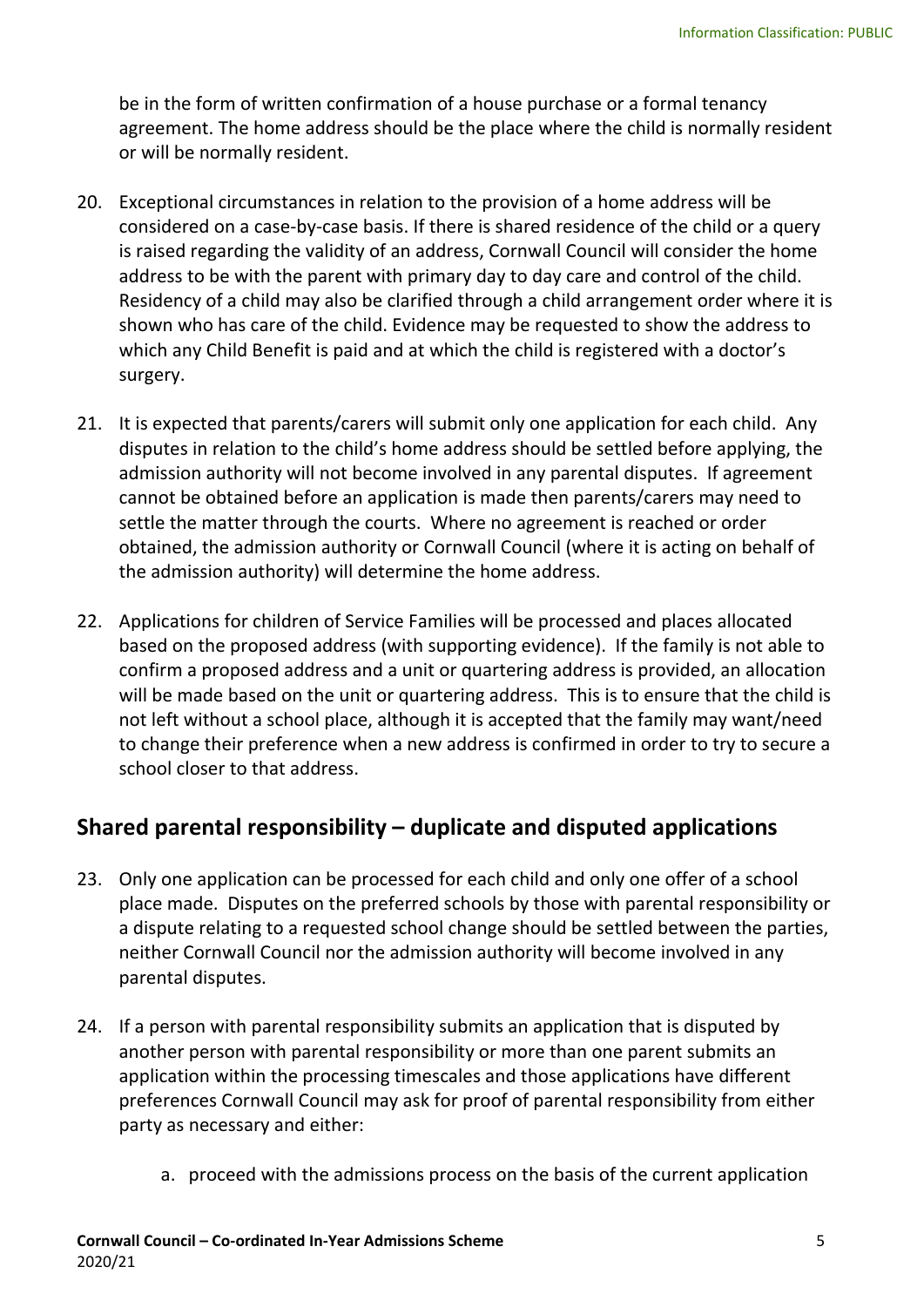form or one of the application forms, taking into account the home address, the living arrangements and other factors including what is considered to be in the child's best interests; or

- b. advise the parents/carers that the application(s) cannot be processed until they reach agreement or obtain a court order and that a new application will need to be submitted when the matter is settled.
- 25. Information relating to or supplied in an application form will not be shared with a person that does not have parental responsibility. Basic information (i.e. application date and preferences) may be shared with someone with parental responsibility when it is established that they have a right to the information.

#### **Proof of address and fraudulent applications**

- 26. Cornwall Council reserves the right to ask parents/carers for proof of their address. Acceptable proof of address would be a document dated within the last three months, including:
	- a copy of a Council Tax bill;
	- a solicitor's letter stating that contracts have been exchanged and specifying a completion date;
	- a signed and dated tenancy agreement plus proof of residency, for example a copy of a recent utility bill.
- 27. Parents/carers that make a false statement or omit any relevant and appropriate information in their application could be subject to investigation and may potentially face criminal proceedings. The information they supply in the application may be shared, as the law allows, for the purpose of preventing and detecting fraud. The offer of a school place may be withdrawn if the application is found to be fraudulent. Parents/carers must notify Cornwall Council immediately of any change in their circumstances – failure to do so or providing false or misleading information may lead to prosecution action being taken against them. As part of the process of ensuring that school places are allocated fairly, Cornwall Council undertakes address checks on a random sample of applications each year to ensure that information submitted by parents/carers is correct. If a parent is randomly selected they will receive a letter requesting evidence of their current address. Cornwall Council may also request evidence where it is alerted to potential false statements. In either of these circumstances, any concerns about the validity of the information provided may lead to investigation and applicants could face criminal proceedings in addition to the withdrawal of the offer of a school place.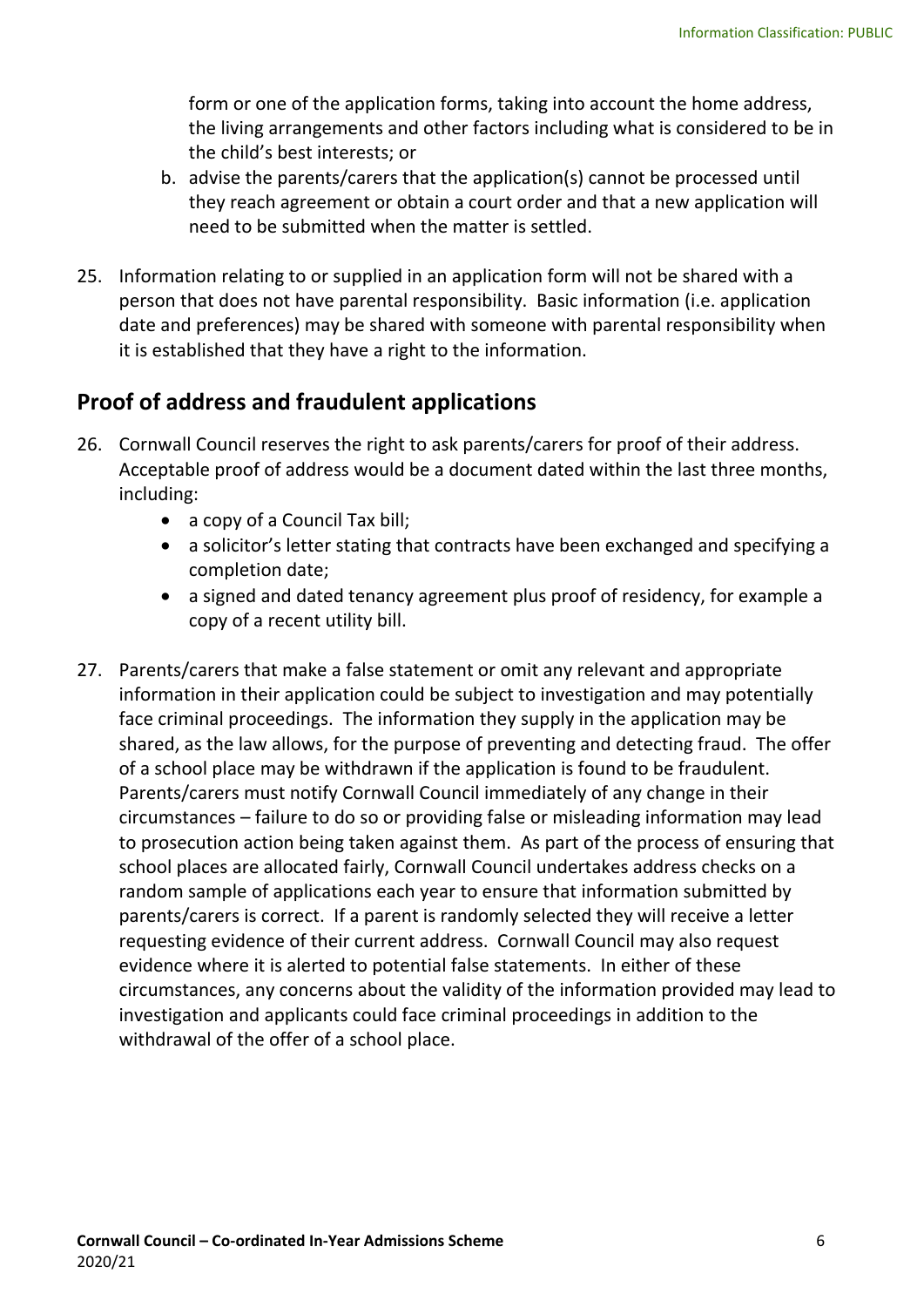### **Admission of children outside their normal age group**

- 28. Parents/carers may seek a place for their child outside their normal age group, for example if the child is gifted and talented or has experienced problems such as ill health. Those seeking placement outside the normal age group during the school year should contact the school's admission authority which must make the decision on this. The School Admissions Team can advise on which body is a school's admission authority. Guidance on the process can be found at www.cornwall.gov.uk/admissions or on request from the School Admissions Team.
- 29. Parents/carers who are refused a place at a school for which they have applied have the right to appeal to an independent admission appeal panel. They do not have a right of appeal if they have been offered a place and it is not in the year group they would like. However, if parents/carers are dissatisfied with the outcome of the request for an out of year group placement they have the right to complain against the decision through the Council's complaints procedure for decisions made by Cornwall Council in its role as an admission authority or under the school's complaints procedure where the school's academy trust or governing board is the admission authority.

### **Fair Access Protocol**

30. All local authorities are required to have a Fair Access Protocol which applies to all schools in the area. This document sets out how Cornwall Council and schools will ensure that, during the school year, any children without a school place can be offered a place at a suitable school as soon as possible, even if the school is full. However, there is no requirement to comply with parental preference under the Fair Access Protocol. To find out more about admissions during the school year and the Protocol visit www.cornwall.gov.uk/fairaccess or contact the School Admissions Team.

### **The allocation process**

- 31. Cornwall Council reserves the right to require documentary evidence before accepting that information given in an application is genuine (see also 'Proof of address and fraudulent applications').
- 32. In-year application forms that are determined at any point during the processing of the form to fall under **Level 2 of Cornwall Council's Fair Access Protocol** (www.cornwall.gov.uk/fairaccess) will be dealt with outside this Scheme, in accordance with the Fair Access Protocol.
- 33. Applications for Children in Care and children who were previously in care (but immediately after being in care became subject to an Adoption, Child Arrangement, or Special Guardianship Order) will be prioritised and a school place identified in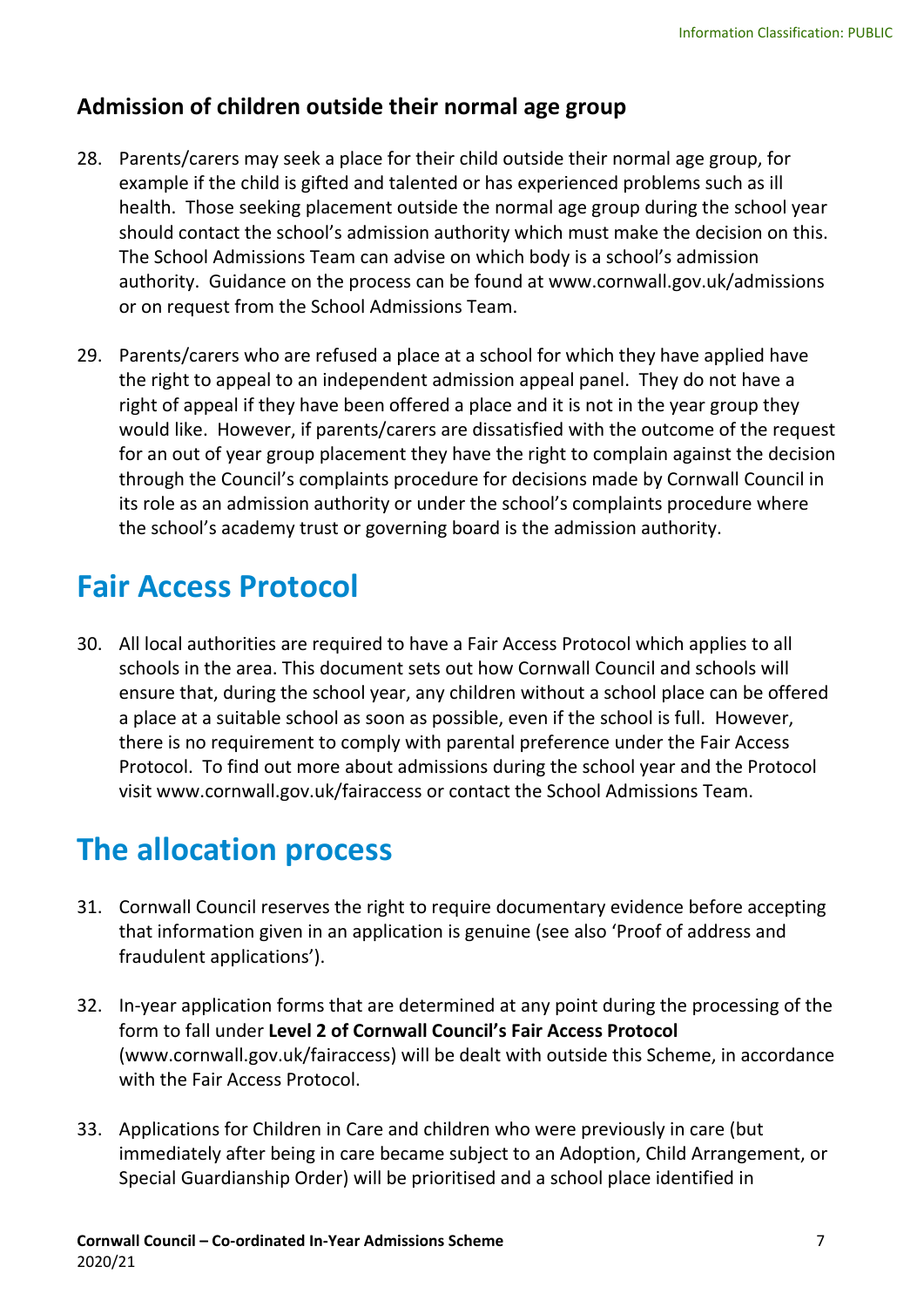accordance with this scheme and as described in the separate Protocol for these children, available at www.cornwall.gov.uk/admissions or on request from the School Admissions Team.

- 34. Applications for all other vulnerable children, as defined on a case-by-case basis by Cornwall Council and where vulnerability can be identified, will be processed as a priority. However, priority for a place will still be determined with regard to the published admission arrangements and based on the date the application was received.
- 35. The provisions for children of UK Service Personnel and other Crown Servants are explained in the separate Protocol for these children, available at www.cornwall.gov.uk/admissions or on request from the School Admissions Team.

### **Processing timescales**

#### **Deadline**

36. The 'deadline' for applications will be midnight each day, to include applications received via the online form, in hard copy or electronically by the School Admissions Team.

#### **Application window**

- 37. Applications can be submitted at any time during the year and will be processed **no more than eight school weeks** in advance of a school place being required. Applications submitted before this time will not be processed and the parent will be advised that a new application will need to be submitted no more than eight school weeks ahead of the place being required.
- 38. In the case of **UK Service Personnel and other Crown Servants**, applications will be processed **up to twelve school weeks in advance** of a school place being required if the application is accompanied by an official Government letter declaring a relocation date and intended address.

#### **Process start date**

- 39. There will be a 'process start date' which will be the working day following the date that the application is received by the School Admissions Team, if this is within eight (or twelve in the case of Service Families) school weeks of the place being required.
- 40. Where an application form is incomplete and the missing information is necessary for Cornwall Council to carry out the admissions process, the applicant will be asked to provide the information and the 'start date' for the processing of applications may be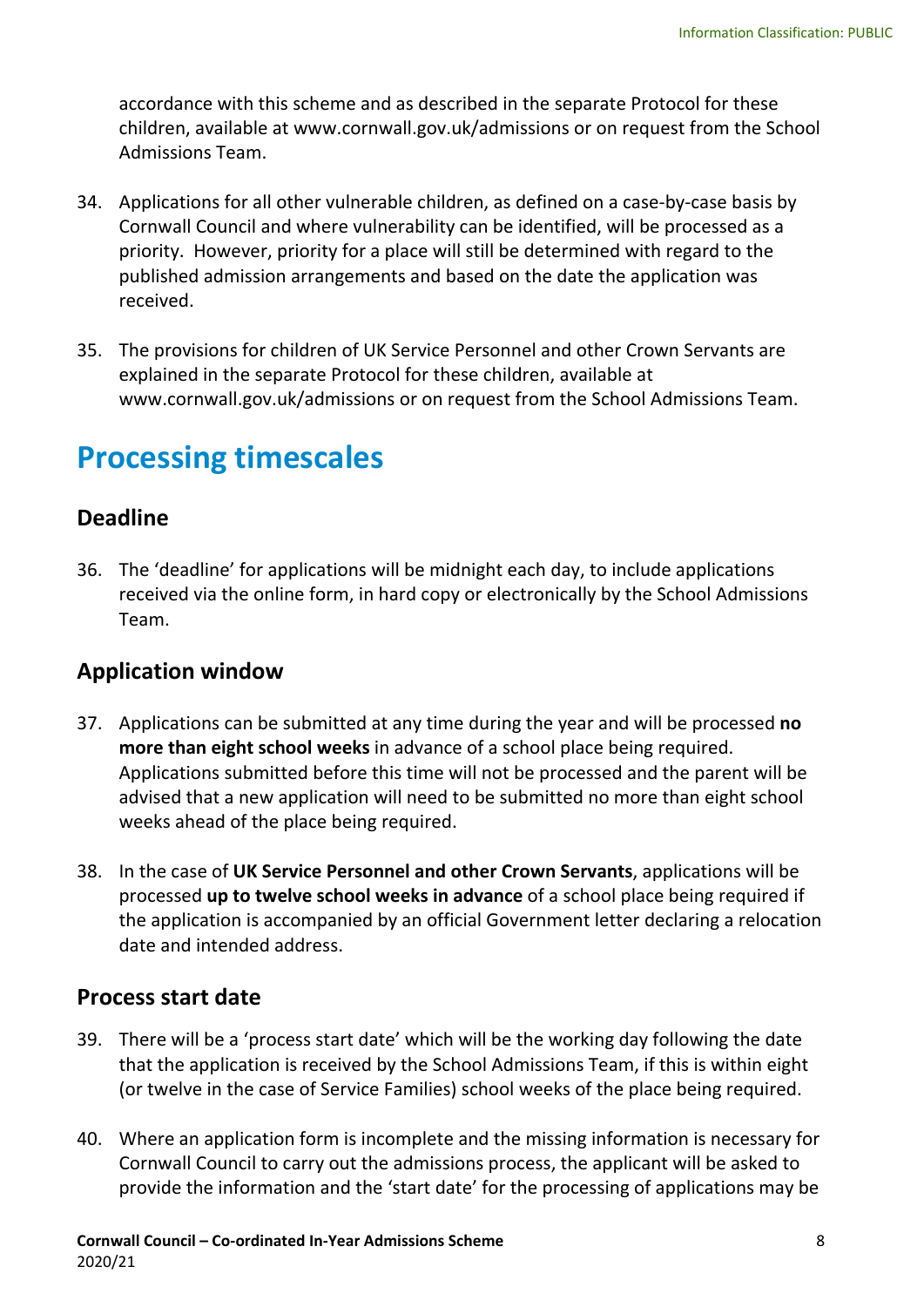recorded as the date that all necessary information has been received by Cornwall Council.

#### **Application outcomes**

41. In-year applications handled under this scheme will be dealt with, as far as possible, within 20 school days of the process start date. There may be occasions when this timescale cannot be met, where for instance the decision of another admission authority is delayed or places in an area are limited and the Fair Access Protocol (Level 1) needs to be applied or Level 2 of the Fair Access Protocol applies.

## **Allocation of places**

- 42. Applications will be dealt with in order of the Process Start Date, with the exception of applications falling under paragraphs 34 to 36.
- 43. As each application reaches the allocating stage and is assigned to an allocating officer in the School Admissions Team the officer will contact the preferred school or schools to ask if a place can be allocated.
- 44. If a place can be offered at a school, any lower preference schools will not be approached for a place.
- 45. If more than one application for the same year group is received by the deadline and there are more applications than places available, the admission authority or Cornwall Council acting on behalf of the admission authority will apply the school's oversubscription criteria.
- 46. Where a place cannot be allocated at a preferred school, the child will be allocated a place at the nearest suitable school in Cornwall that is able to offer a place. However, if the child is already on roll at a local school (a school within reasonable travelling distance of the address for which the application is made - see 'Definitions') or the child is already on roll at a school and the family is not moving house, Cornwall Council will not allocate another school place and the right of appeal will be offered. The child will stay on roll at the current school and the parent can opt to go on the waiting list of the preferred school(s), if a waiting list is held, or submit an application for an alternative school(s).
- 47. Distances used to identify the nearest suitable school with a space available are measured as the shortest available route as determined by Cornwall Council's Geographical Information System. This is considered to be the walking route of up to two miles for primary school children up to the end of Year 3 and three miles from Year 4 onwards. For schools outside these distances, driving route will be used. Unlike when eligibility for free home to school transport is assessed, the suitability and safety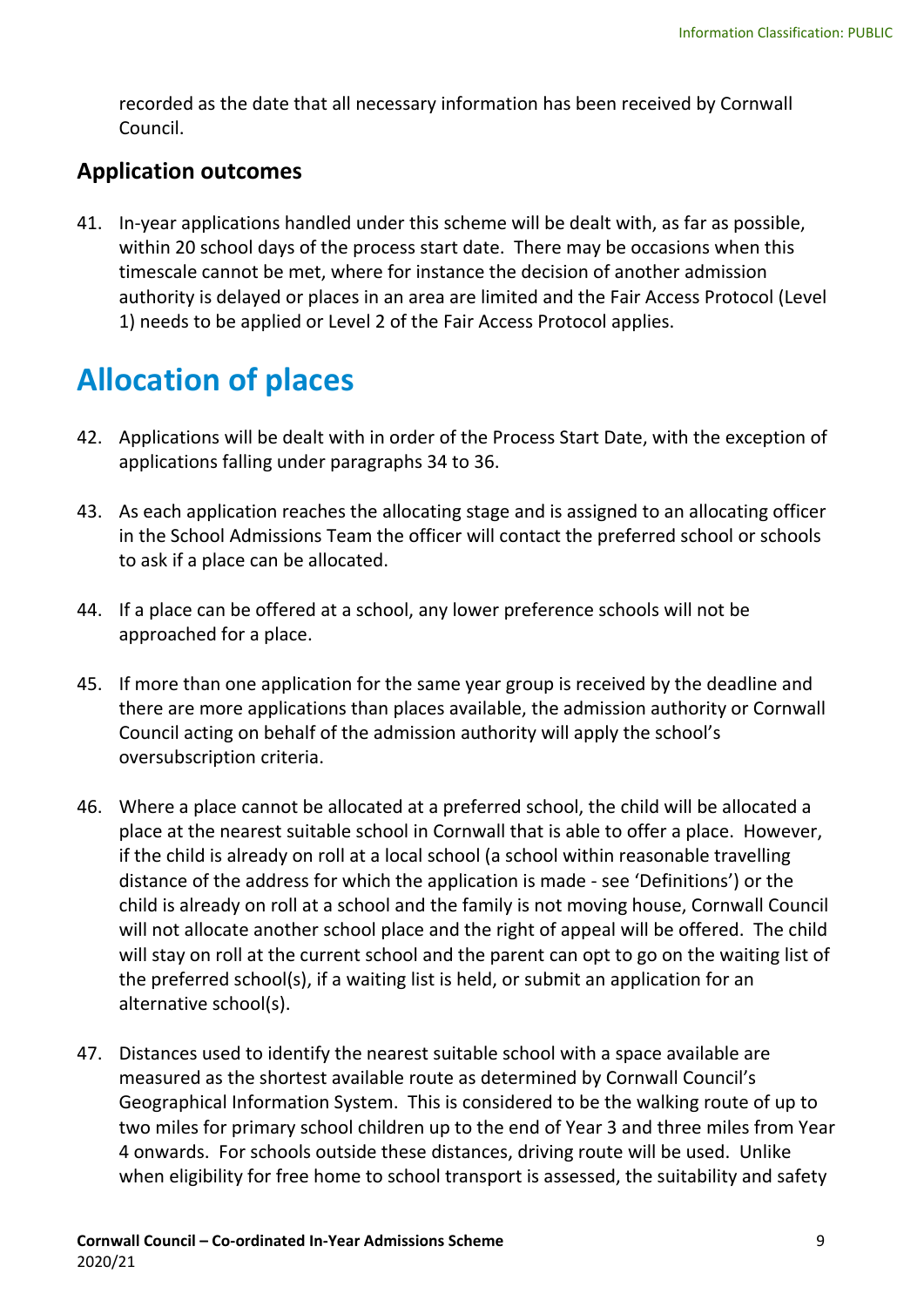of the walking route is not taken into consideration when determining these distances.

- 48. If it has not been possible to secure a school place within a reasonable travelling distance (see 'Definitions') the application will then be considered under the Fair Access Protocol Level 1 (www.cornwall.gov.uk/fairaccess).
- 49. In certain circumstances it may be necessary to offer alternative provision in accordance with the Fair Access Protocol. Parents/carers will be given information about this process as necessary.

### **Notification of application outcome**

- 50. Within 20 school days, where possible, parents/carers will be sent a letter (by email, unless otherwise requested on the application form) by Cornwall Council notifying them of the outcome of their application.
- 51. If Cornwall Council can offer a school place, as or on behalf of the admission authority, then the letter will name the allocated school and when the place is available by providing a provisional start date.
- 52. If Cornwall Council, on behalf of the admissions authority, has had to refuse a place then the letter will include details about why the child has been refused and how the parent can submit an appeal.

### **Accepting places**

- 53. The letter to parents/carers offering a school place will ask them to confirm in writing if the place is no longer required or if they do not wish to accept the offered place.
- 54. It is expected that any place offered will be taken up within two school weeks of the proposed start date stated in the allocation letter. An earlier start date can be agreed between the school and the parent. A later start date can only be arranged with the agreement of the admission authority, however places will generally not be held for more than six weeks unless in exceptional circumstances, to be defined by the admission authority.
- 55. Where a family does not contact the school to arrange a start date or the child fails to arrive at the allocated school by the date until which the place is to be held open (as stated in the allocation letter), the school will attempt to make contact with the parent. Where the school cannot make contact with the parent by the date until which the place is to be held open (as stated in the allocation letter), the school will alert Cornwall Council and may need to follow the Children Missing Education procedure if no information about the child's whereabouts can be established. Once the 'open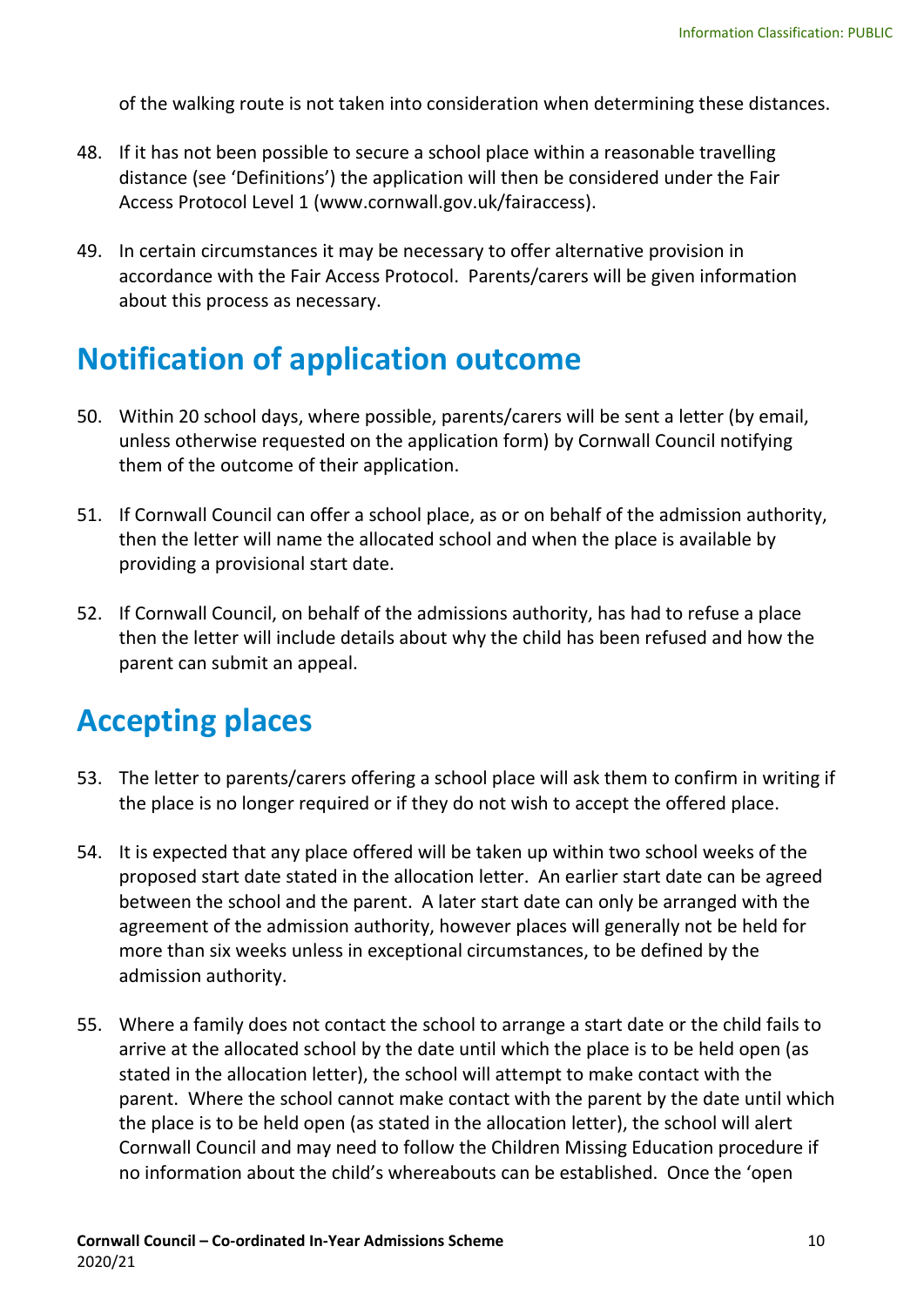until' date has passed and if contact cannot be made with the family the offer of a place will be withdrawn and Children Missing Education Procedures will continue.

## **Appeals**

- 56. When a parent is refused a place at a school for which they have applied, they will have the right to appeal to an independent panel.
- 57. Appeals for in-year admissions must be heard within 30 school days of the appeal being lodged.
- 58. Parents/carers can only appeal again for a place in the same school within the same academic year if the admission authority for that school has accepted a further application because there has been a significant and material change in the circumstances of the parent or carer, child or school (as determined by the admission authority) but has determined that the new application must also be refused.
- 59. If a parent decides to appeal and they do this within two school weeks of the date that the place is available (as indicated in the allocation letter) then the place offered will be kept open for their child until the outcome of their appeal is known. If a parent decides to appeal more than two school weeks after the date that the place is available (as indicated in the allocation letter) then the place offered will not be kept open. This means that if their appeal is unsuccessful then they would need to reapply for a school place. They would not be able to reapply for a school that has already refused a place.

### **Waiting Lists**

- 60. Parents/carers will be asked to state if they want their child added to a waiting list for any schools where they are refused a place, if a waiting list is being held. Not all schools hold waiting lists, although all schools must hold a list for at least the first term of the year of entry.
- 61. Children cannot be added to a school's waiting list without first having applied for and been refused a place at that school.
- 62. If an appeal is lodged the child's name will automatically be added to the waiting list for a place at the school being applied for, if a waiting list is being held.
- 63. Waiting Lists are based on the school's oversubscription criteria and children's places on a Waiting List are subject to change according to additional information received about applications or children being added to the list. No priority is given to the length of time that a child has been on the list. Children in Care and those that were previously in care, children with an Education, Health and Care Plan or who are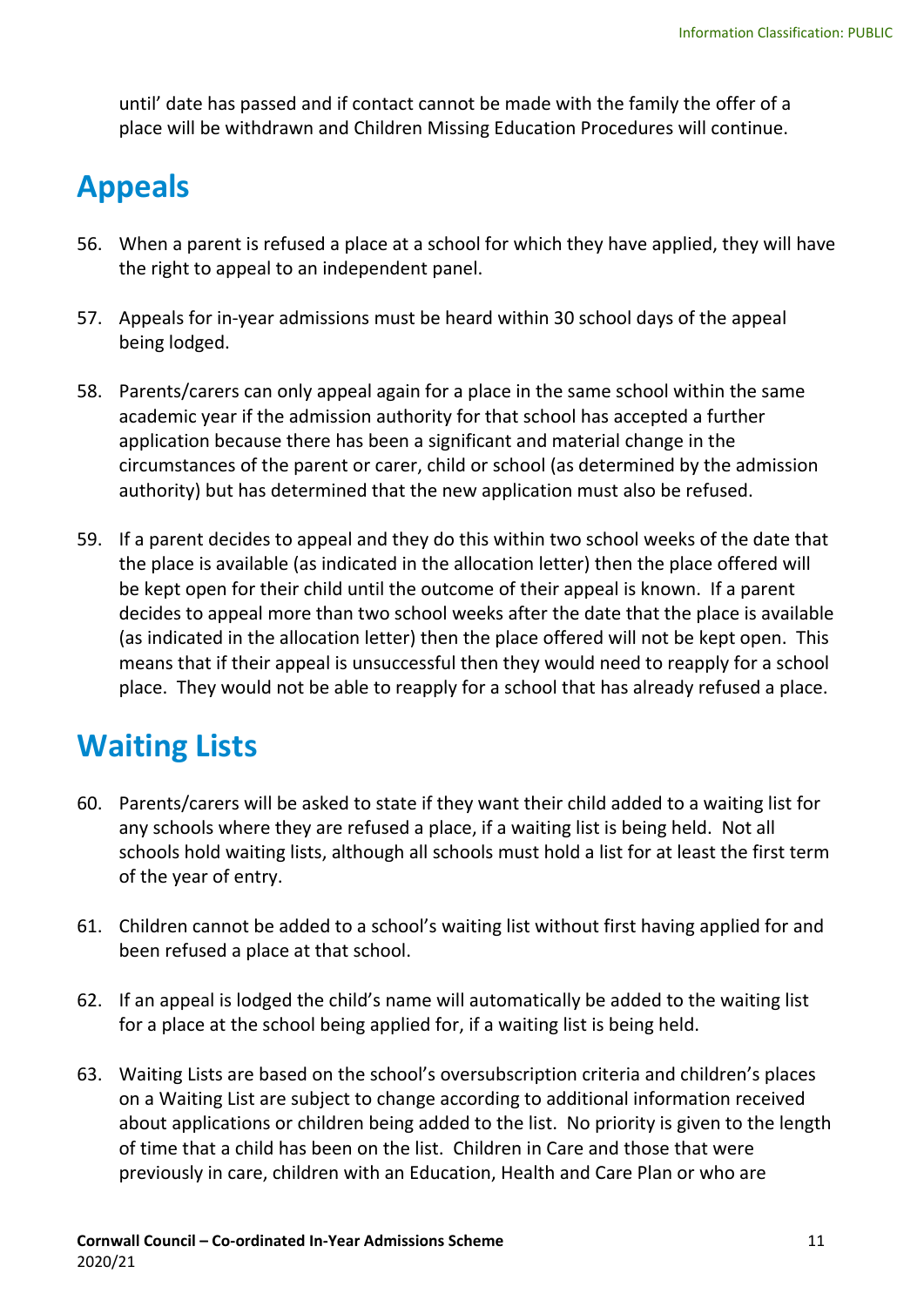allocated to a school in accordance with the [Fair Access Protocol](http://www.cornwall.gov.uk/fairaccess) will be given priority over children on the Waiting List. This is in accordance with the School Admissions Code 2014.

- 64. A child that is at the top of the Waiting List will not necessarily be eligible for a place when a child leaves that year group. If the school is already over its Admission Number then a place will only become available when the year group falls below this number. In addition, pupils admitted after a successful appeal or under the Fair Access Protocol will have priority for a place.
- 65. Where a school holds a list for the whole of the academic year parents/carers will be reminded during the summer holidays that the Waiting Lists are being reviewed and that they have the option to remain on it for a further year. If parents/carers do not respond to the reminder it will be assumed that they no longer require their child's name to remain on the waiting list. Random audits may also be undertaken throughout the year to ensure that waiting lists are up to date.

### **Withdrawing the offer of a place**

- 66. Cornwall Council, or Cornwall Council on behalf of the admission authority, is able to withdraw the offer of a place where:
	- the parent has given fraudulent or intentionally misleading information such as a false address; or
	- the child has not taken up the place by the two week deadline indicated in the allocation letter and no other arrangement has been agreed with the school and no appeal has been submitted; or
	- the parent has not accepted the place offered because of a pending appeal, but that appeal was submitted after the two week deadline for taking up the place at the school; or
	- an offer was made in error; or
	- a higher preference offer can be made.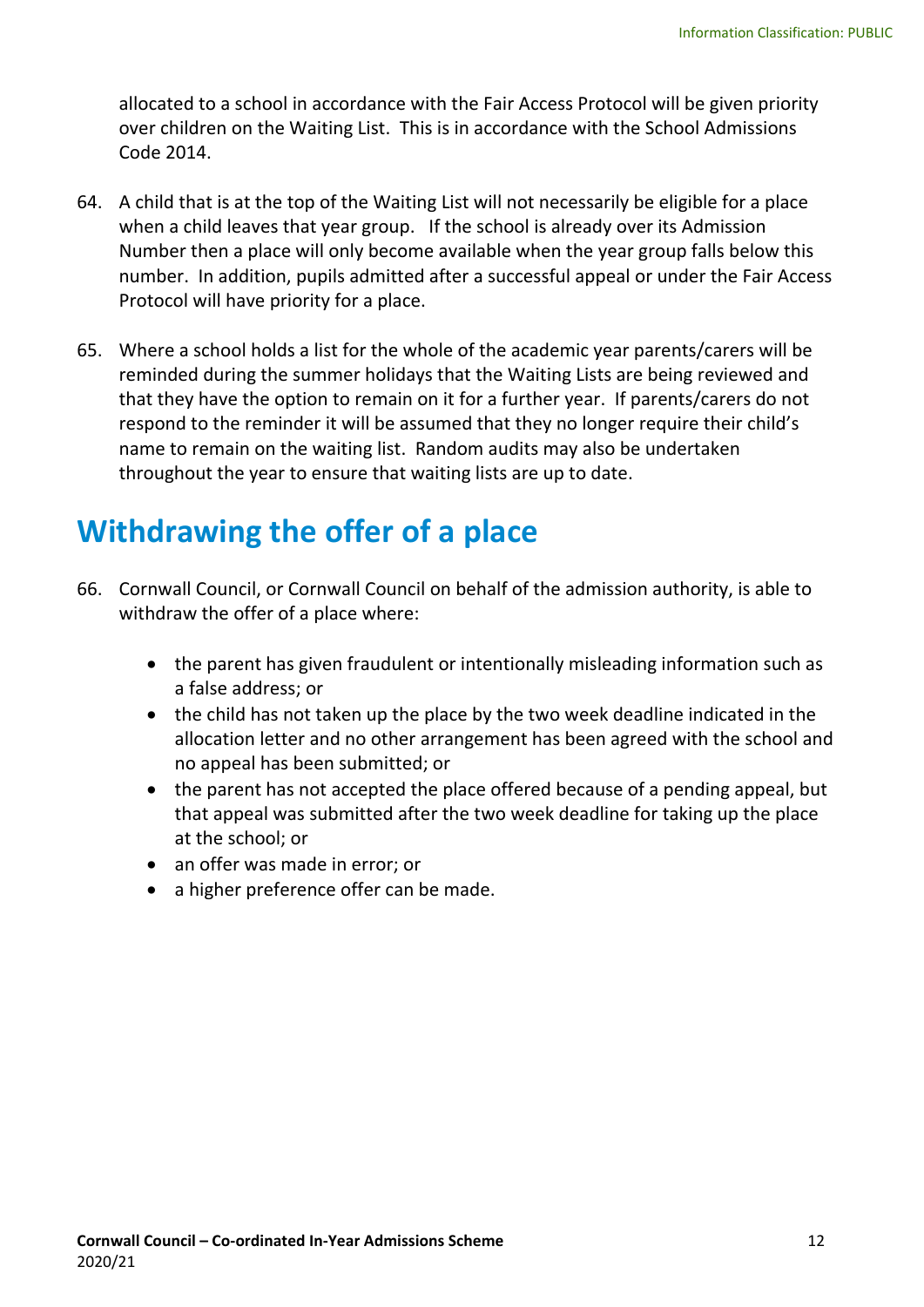### **Summary of the in-year process**

**1 September 2020:** In-year Co-ordinated Scheme commences.

#### **Between 1 September 2020 and 31 August 2021:**

- Application received by School Admissions Team. Process commences on the next working day but only if the requested start date is within 8 school weeks (12 weeks for Service Families).
- Applications deemed to fall under Level 2 of the Fair Access Protocol will be referred for action under that Protocol.
- Allocation process applied by School Admissions Team.
- **Where possible, within 20 school days** of receipt of application by Cornwall's Admissions Team, Cornwall Council will notify the parent of the outcome of their application, including information about appeals and waiting lists, where appropriate.
- **Within 2 weeks** of the date of a school place being made available the school place must be taken up.

### **Definitions**

'school' means a community, foundation, voluntary-controlled ('VC'), voluntary-aided ('VA'), or trust school which is maintained by Cornwall Council or an academy, free school, studio school or university technical college (but not a special school);

'admission authority' in relation to a community or VC school means Cornwall Council and in relation to an academy or free school, the academy trust and in relation to a foundation, VA or trust school, means the governing body of that school;

'admission arrangements' means the arrangements for a particular school which govern the procedures and decision-making for the purposes of admitting pupils to that school;

'in-year application' means any application for a place in any year group at a school for the 2020/21 school year which is received by Cornwall Council after 31 August 2020, outside the 'normal admissions round';

'normal admissions round' is the application process relating to admissions to the points of entry to schools in September i.e. to reception in an infant or primary school, year 3 in a junior school, year 7 in a secondary school and year 10 in a KS4 school, known as the 'normal point of entry' and applied for within national deadlines;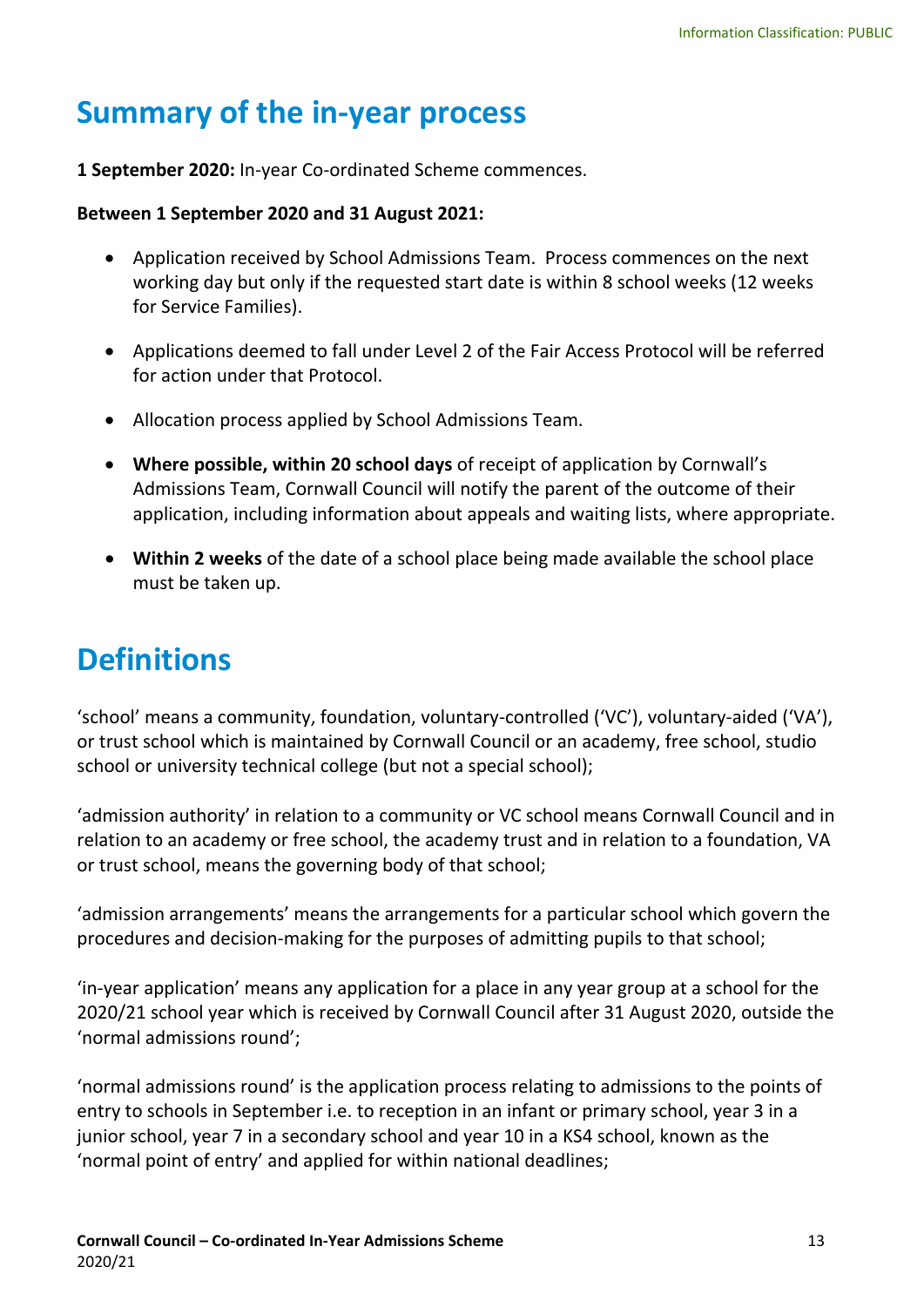'PAN' means the Published Admission Number for the year of entry at a school (i.e. admissions relating to the normal admissions round);

'admission number (AN)' means the number of pupils that it has been agreed can be admitted to a year group other than at the normal point of entry. This may or may not be the same as the PAN as it has followed the year group from the normal point of entry;

'reasonable travelling distance' for a secondary age child is considered to be 10 miles, extended to 18 miles for those living in the designated area of Budehaven Community School with travelling times not exceeding 75 minutes. For a primary age child it is considered to be 5 miles with travelling times not exceeding 45 minutes. The distances are measured as the shortest available route as determined by Cornwall Council's Geographical Information System. This is considered to be the walking route of up to two miles for primary school children up to the end of Year 3 and three miles from Year 4 onwards. For schools outside these distances, driving route will be used. Unlike when eligibility for free home to school transport is assessed, the suitability and safety of the walking route is not taken into consideration when determining these distances;

'Children in Care and children who were previously in care': A 'child in care' is also referred to as a 'looked after child' and is a child who is (a) in the care of a local authority, or (b) being provided with accommodation by a local authority in the exercise of their social services functions (see the definition in Section 22(1) of the Children Act 1989). A 'child arrangement order' is an order settling the arrangements to be made as to the person with whom the child is to live under Section 8 of the Children Act 1989. Section 14A of the Children Act 1989 defines a 'special guardianship order' as an order appointing one or more individuals to be a child's special guardian (or special guardians).